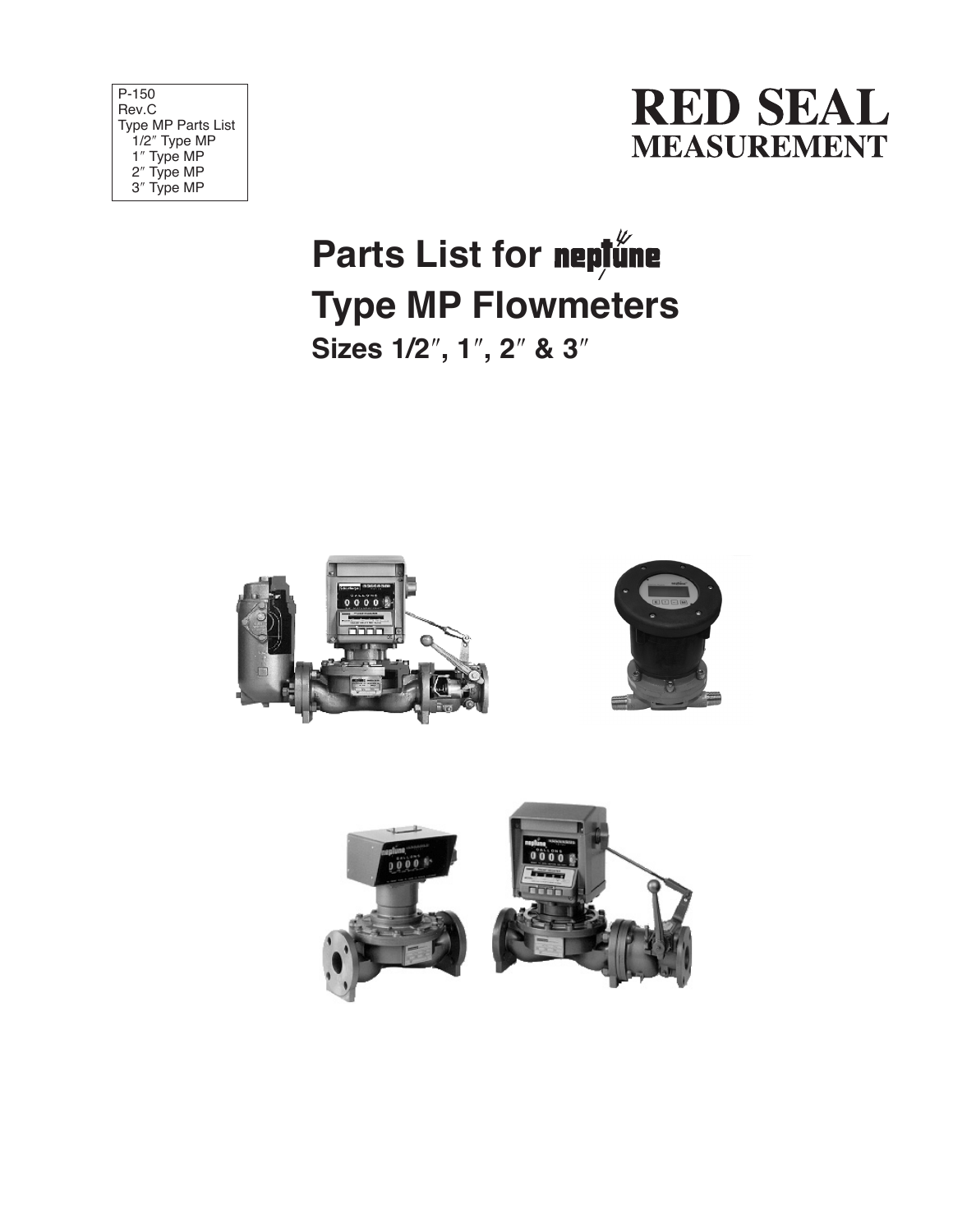**1/2**″ **MP Meter**



| <b>ITEM</b>    | <b>PART DESCRIPTION</b>                                | P/N                      | QTY            |
|----------------|--------------------------------------------------------|--------------------------|----------------|
| 1              | Assembly Kit****<br>Ryton<br><b>ETFE</b>               | 101156-701<br>101156-702 |                |
| $\overline{2}$ | Diaphragm                                              | 101165-001               | 1              |
| 3              | Cover                                                  | 101160-002               | 1              |
| 4              | "O"-Ring Seal                                          | 008316-707               |                |
| 5              | <b>Control Roller</b>                                  | 101161-001               | 1              |
| 6              | <b>Magnetic Drive Assembly</b><br>Ryton<br><b>ETFE</b> | 101109-001<br>101109-002 | 1              |
| $7\square$     | Retaining Ring□                                        | 008579-115               | 1 <sub>1</sub> |
| $8\square$     | Screw, Socket Hand, Cap□<br>5/16 - 118 x 3/4 SST□      | 008325-026□              | $6\Box$        |
| 9 <sub>1</sub> | Lockwasher (5/16)□                                     | 100440-004□              | $6\Box$        |
| 10             | 1/2" 150 lb. ANSI Flanges                              | 000435-055               | 2              |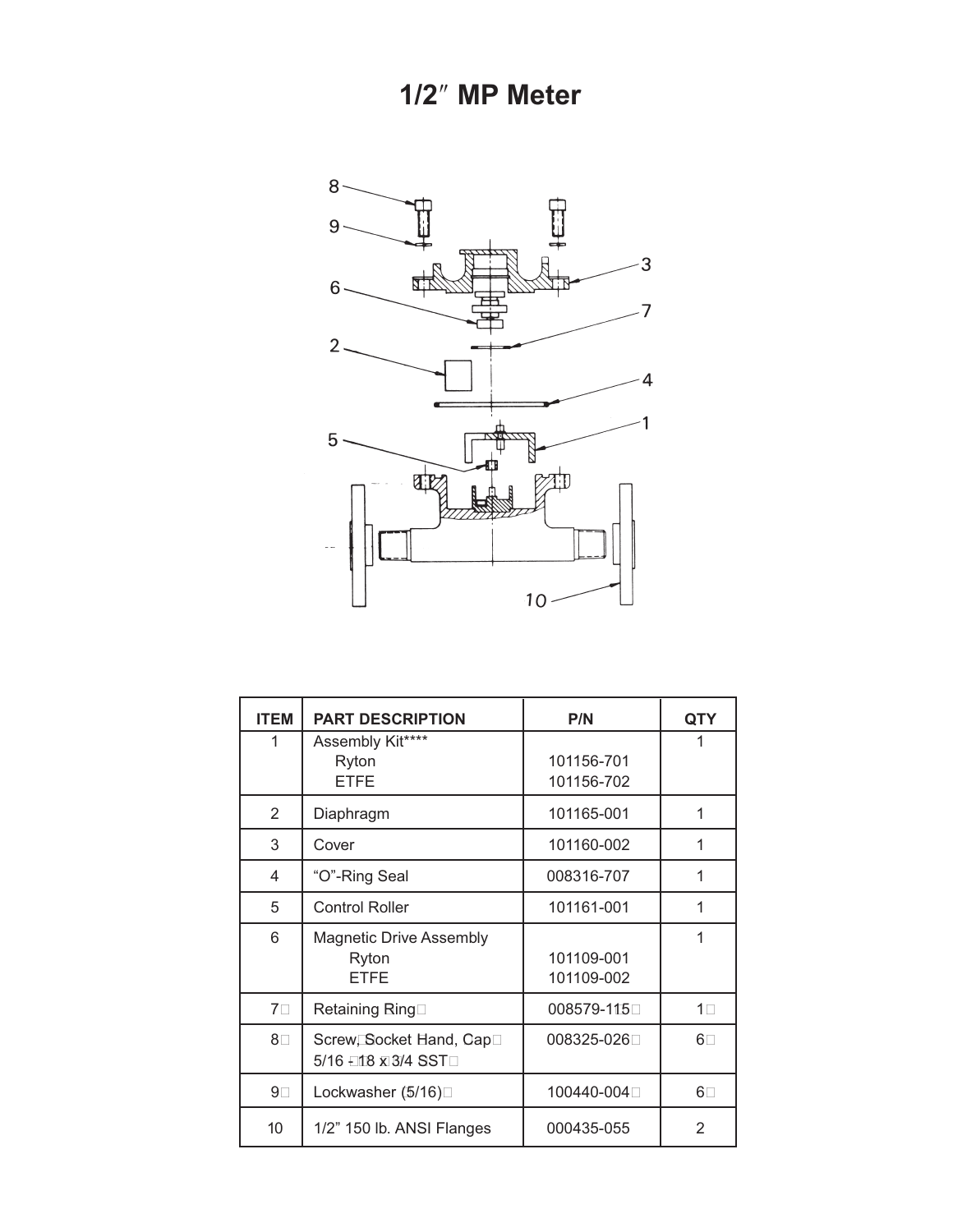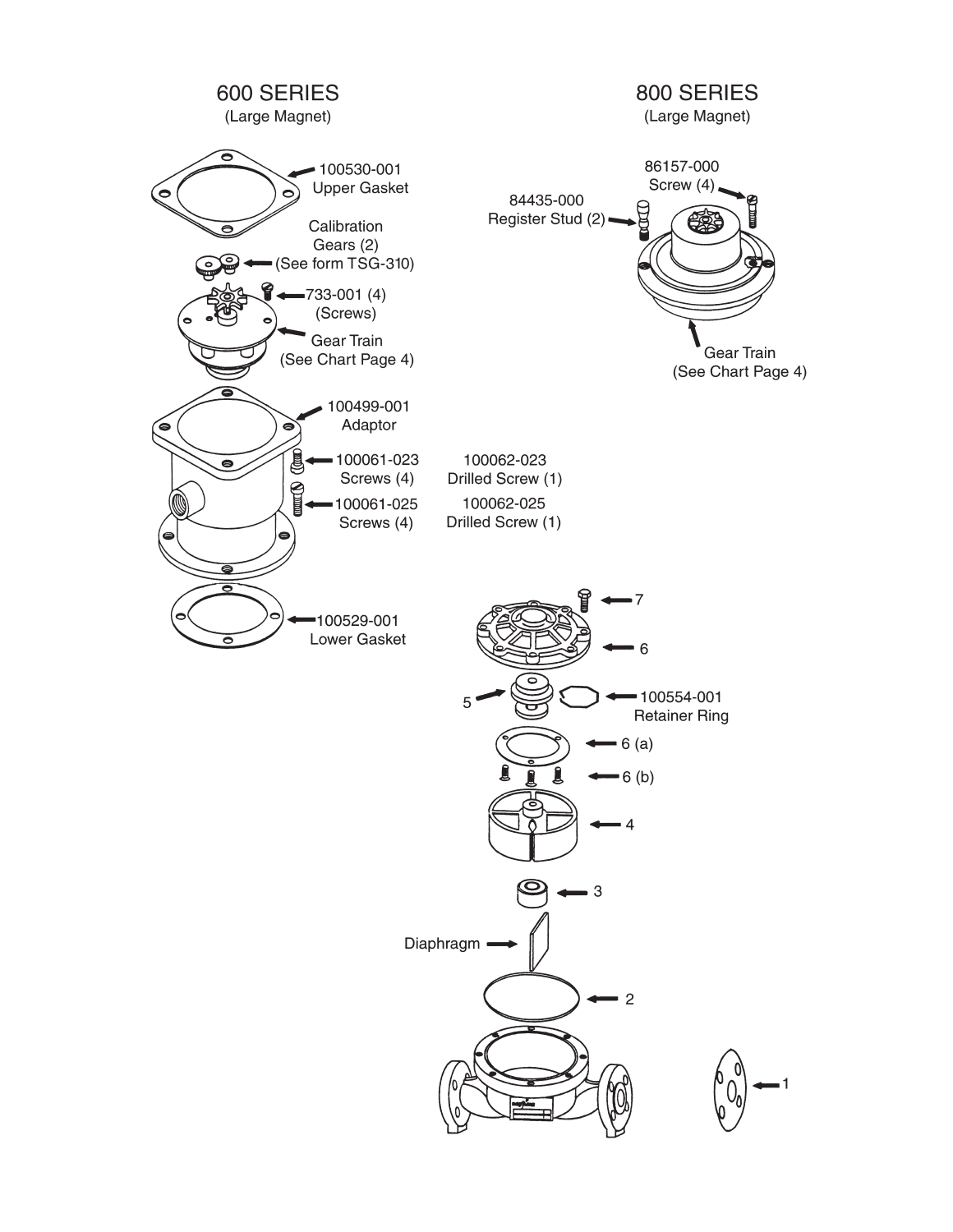| <b>ITEM</b>    | <b>PART DESCRIPTION</b>                                                | $1"$ P/N                               | <b>QTY</b>  | $2"$ P/N                               | <b>QTY</b> | $3"$ P/N                        | <b>QTY</b>  |
|----------------|------------------------------------------------------------------------|----------------------------------------|-------------|----------------------------------------|------------|---------------------------------|-------------|
|                | Flange Gaskets<br>Klingersil<br>Teflon                                 | 001312-014<br>001312-015               | 1<br>1      | 042948-007<br>042948-011               | 1          | 000431-011<br>000431-013        | 1<br>1      |
| $\overline{2}$ | "O" Ring Gasket                                                        | 008316-701                             | 1           | 008316-702                             | 1          | 008316-703                      | 1           |
| 3              | <b>Control Roller</b>                                                  | 100380-002                             | 1           | 100398-002                             | 1          | 100408-002                      | 1           |
| $\overline{4}$ | Piston Kit****<br>Fortron*<br>Vectra*<br><b>ETFE</b>                   | 100561-701<br>100561-708<br>100561-702 | 1<br>1      | 100718-702<br>100718-708<br>100718-703 |            | N/A<br>100960-705<br>100960-702 | 1<br>1<br>1 |
| 4a             | Seal Pin (1" only-not shown)                                           | 042792-004                             | 1           | N/A                                    |            | N/A                             |             |
| 5              | Magnetic Drive Assembly**<br>Large Magnet<br>Fortron<br>Vectra<br>ETFE | 100387-003<br>100387-009<br>100387-005 | 1<br>1<br>1 | 100387-003<br>100387-009<br>100387-005 |            | N/A<br>100387-010<br>100387-007 | 1<br>1<br>1 |
| 6              | Cover<br>Stainless***<br><b>Bronze</b>                                 | 100378-003<br>100377-001               | 1<br>1      | 100396-003<br>100395-001               |            | 100406-003<br>N/A               | 1<br>1      |
| 6a             | Seal Plate (1" only)                                                   | 100015-001                             | 1           | N/A                                    |            | N/A                             |             |
| 6b             | Seal Screw (1" only)                                                   | 008325-601                             | 3           | N/A                                    |            | N/A                             |             |
| 7              | Main Case Bolts                                                        | 100067-049                             | 8           | 100067-050                             | 12         | 100071-042                      | 18          |

NOTES: \* Fortron and Vectra are registered trademarks of Hoechst Celanese. Fortron is a Polyphenylene Sulfide (PPS). Vectra is a Liquid Crystal Polymer (LCP). ETFE (Teflon)

- \*\* Use Large Magnet with 600 & 800 Registers and Pulsers.<br>\*\*\* Stainless cover used on Stainless and Cast Iron Type MB
- \*\*\* Stainless cover used on Stainless and Cast Iron Type MP Flowmeters.<br>\*\*\*\* Piston Kit includes piston control roller and diaphragm
- Piston Kit includes piston, control roller and diaphragm.

## **MP Flowmeter Piston Material Chart**

| <b>Flowmeter Material</b> | <b>Standard Piston</b> | <b>Optional Piston</b> |
|---------------------------|------------------------|------------------------|
| Stainless Steel           | "Fortron" *            | "ETFE" or "Vectra"     |
| <b>Bronze</b>             | "Vectra" *             | "ETFE" or "Fortron"    |
| Cast Iron                 | "Vectra" *             | "ETFE" or "Fortron"    |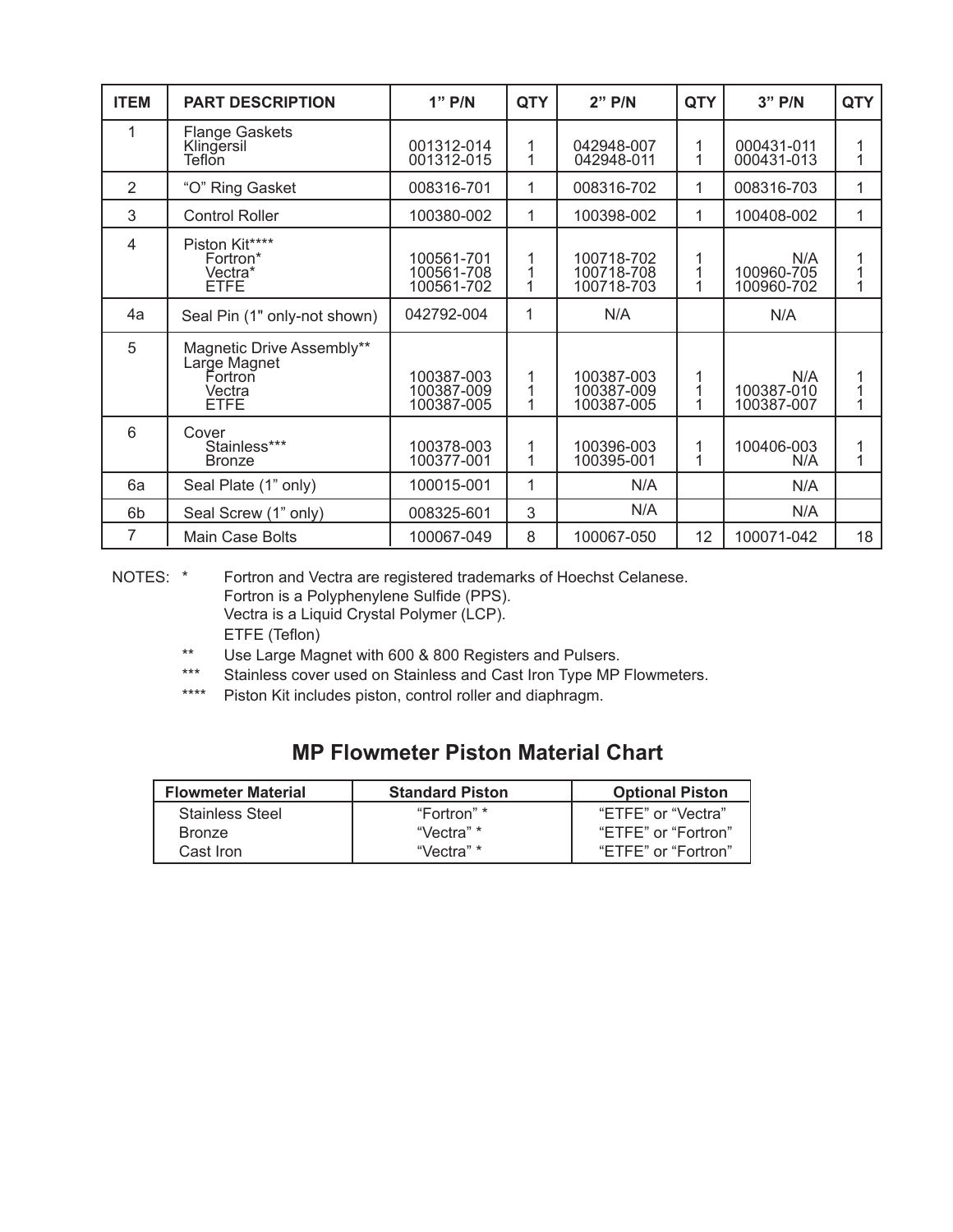## **TYPE MP FLOWMETERS Gear Train Chart**

| <b>Flowmeter</b><br><b>Size</b> | <b>Units</b>  | <b>Register</b> | Part<br><b>Number</b> | <b>Ratio</b> |
|---------------------------------|---------------|-----------------|-----------------------|--------------|
| 1"                              | 1 USG         | 600 Series      | 100516-003            | 8:1          |
|                                 | 1 Imp Gal     | 600 Series      | 100516-005            | 12.65:1      |
|                                 | 10 lbs        | 600 Series      | 100516-005            | 12.65:1      |
|                                 | 10 Liters     | 600 Series      | 100516-006            | 21.72:1      |
|                                 | 10 Kilos      | 600 Series      | 100516-006            | 21.72:1      |
| 2"                              | 1 USG         | 600 Series      | 100516-007            | 4.66:1       |
|                                 | 1 Imp Gal     | 600 Series      | 100516-002            | 5.43:1       |
|                                 | 10 lbs        | 600 Series      | 100516-002            | 5.43:1       |
|                                 | 10 Liters     | 600 Series      | 100516-004            | 9.32:1       |
|                                 | 10 Kilos      | 600 Series      | 100516-004            | 9.32:1       |
| 3"                              | <b>10 USG</b> | 600 Series      | 100516-005            | 12.65:1      |
|                                 | 1 Imp Gal     | 600 Series      | 100516-005            | 12.65:1      |
|                                 | $100$ lbs     | 600 Series      | 100516-005            | 12.65:1      |
|                                 | 100 Liters    | 600 Series      | 100516-001            | 2.33:1       |
|                                 | 10 Kilos      | 600 Series      | 100516-001            | 2.33:1       |
| 1"                              | 1 USG         | 800 Series      | 100418-003            | 10.125:1     |
|                                 | 1 Imp Gal     | 800 Series      | 100418-003            | 10.125:1     |
|                                 | 10 lbs        | 800 Series      | 100418-003            | 10.125:1     |
|                                 | 10 Liters     | 800 Series      | 100418-011            | 25.42:1      |
|                                 | 10 Kilos      | 800 Series      | 100418-011            | 25.42:1      |
| 2"                              | 1 USG         | 800 Series      | 100418-001            | 4.25:1       |
|                                 | 1 Imp Gal     | 800 Series      | N/A                   | 5.04:1       |
|                                 | 10 lbs        | 800 Series      | N/A                   | 5.04:1       |
|                                 | 10 Liters     | 800 Series      | 100418-003            | 10.125:1     |
|                                 | 10 Kilos      | 800 Series      | 100418-003            | 10.125:1     |
| 3"                              | <b>10 USG</b> | 800 Series      | 100418-003            | 10.125:1     |
|                                 | 10 Imp Gal    | 800 Series      | 100418-005            | 14.06:1      |
|                                 | 100 lbs       | 800 Series      | 100418-005            | 14.06:1      |
|                                 | 10 Liters     | 800 Series      | 100418-001            | 4.25:1       |